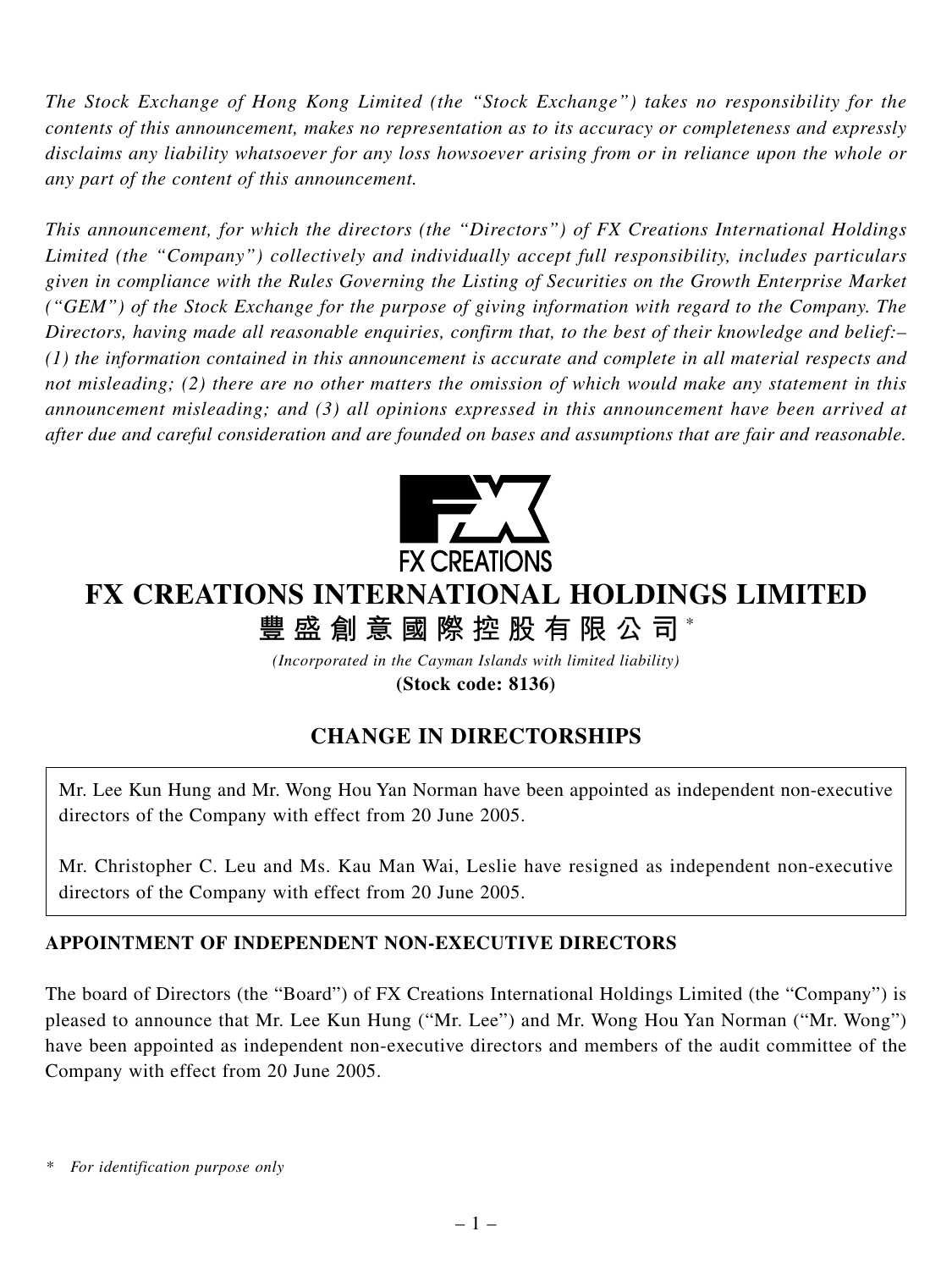#### **Mr. Lee Kun Hung**

Mr. Lee, aged 39, holds a bachelor's degree in arts from the Boston College, Massachusetts in the United States. He has over 15 years of manufacturing experience in the watch industry. Mr. Lee is currently an independent non-executive director of KanHan Technologies Group Limited which is a company listed on the GEM of the Stock Exchange.

Save as disclosed above, Mr. Lee did not hold directorship in any other listed public company in the last three years before the appointment. Mr. Lee is not connected with any directors, senior management, management shareholders, substantial shareholders or controlling shareholders of the Company. He does not have any interests in the securities of the Company within the meaning of Part XV of the Securities and Futures Ordinance (Chapter 571 of the Laws of Hong Kong) ("SFO").

Mr. Lee has entered into a service contract with the Company for a term of one year. His emolument in connection with his position as an independent non-executive Director is HK\$5,000 per month plus a discretionary year-end bonus to be determined by the Board from time to time. His emolument is determined by arm's length negotiation between the parties. Mr. Lee is subject to retirement by rotation and re-election at the annual general meeting of the Company in accordance with the articles of association of the Company (the "Articles of Association").

#### **Mr. Wong Hou Yan Norman**

Mr. Wong Hou Yan Norman, aged 52, has over 28 years of experience in the fields of information technology, project management, sales and support and quality assurance. Mr. Wong is now a managing director of a computing services company where he takes charge of overall management in business expansion, customer relations and daily operation and compliance. Mr. Wong obtained a bachelor degree of arts in business data processing from the University of Wisconsin in the United States.

Save as disclosed above, Mr. Wong did not hold directorship in any other listed public company in the last three years before the appointment. Mr. Wong is not connected with any directors, senior management, management shareholders, substantial shareholders or controlling shareholders of the Company. He does not have any interests in the securities of the Company within the meaning of Part XV of the SFO.

Mr. Wong has entered into a service contract with the Company for a term of one year. His emolument in connection with his position as an independent non-executive Director is HK\$5,000 per month plus a discretionary year-end bonus to be determined by the Board from time to time. His emolument is determined by arm's length negotiation between the parties. Mr. Wong is subject to retirement by rotation and re-election at the annual general meeting of the Company in accordance with the Articles of Association.